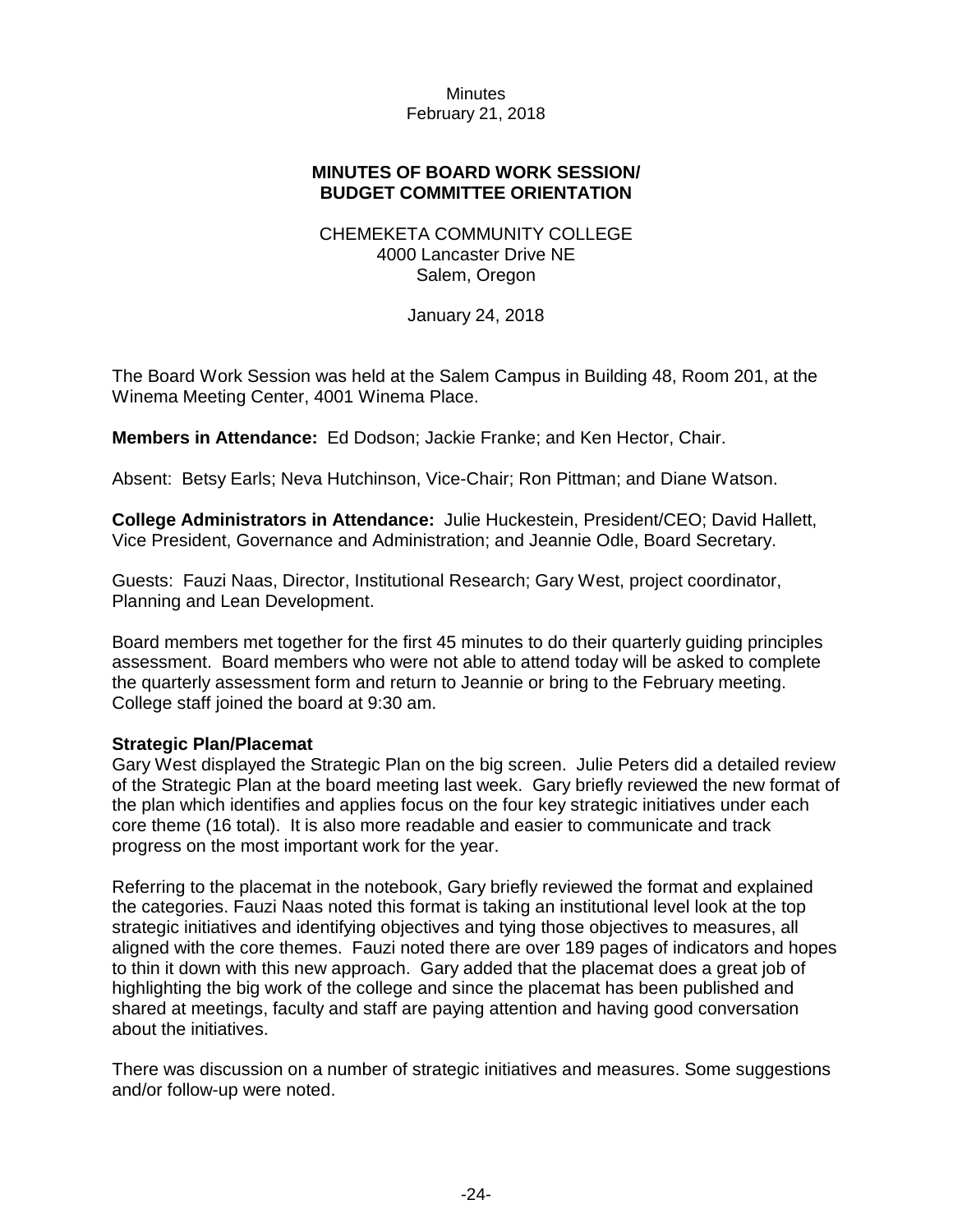Minutes of Board Work Session/ Budget Committee Orientation January 24, 2018 Page 2

Community Collaborations, Objective C

- Tracking graduates is difficult, but is very important. Intentionally communicate with students who graduate by creating a survey to collect their contact information and track their employment; offer an incentive to those who reply (e.g., a laptop)
- Fauzi said the state or an external agency could do this at a cost. It was suggested that Fauzi send a test group of names to the state to see what data they can provide

Academic Quality, Objective A

• Once a target is set and met, continue to track informally to ensure students maintain the level

There was discussion on the Associate of Arts Oregon Transfer (AAOT) and Associate of General Science (AGS) degrees, which were set up initially to be transferable to universities. However, credit transfer was dependent on the university and community college and the majority only accepted the courses as electives. The transfer bill will hopefully address this issue. In the meantime, the college has a number of articulation agreements in place with universities (e.g. WOU, PSU).

# **Voluntary Framework of Accountability (VFA) Outcomes Report**

Fauzi distributed and reviewed a copy of the Voluntary Framework of Accountability (VFA) Student Progress and Outcomes (SPO). This is a national accountability system created for community colleges. The VFA is comparable to Integrated Postsecondary Education Data Survey (IPEDS) which is tailored for higher education. The main difference is the VFA is based on a six-year tracking window and IPEDS is a three-year window. The three cohorts were for main (fall term entering, first-time at Chemeketa, credit students, 3,891), credential (earned 18 credits by the end of two years, 2,724) and first-time college students (fall term entering, first time in any college, 1,944). The data shared was for a six-year cohort (fall term 2010), a two-year cohort (fall term 2014) and for Developmental Education students. Fauzi to check on the bar graph on Development Outcomes across Subjects by Cohort Type. The English bar graph is the same percentage in each category.

# **Guided Pathways**

David Hallett referred and briefly reviewed the Guided Pathways handouts in the notebook. He noted college students are more likely to complete a degree in a timely fashion if they identify a path that meets their goals, have a clear map of the courses they need to take, and receive guidance and support to help them stay on path. The four essential pillars for the college is to clarify paths to student goals, help students choose and enter the pathway, help students stay on path, and ensure students are learning.

Colleges must complete a two-part application to be considered for the first cohort (4–5 colleges to be selected). The application is due on February 1. David referred to the selfassessment document, which evaluates where the college is and if it is ready to take on the task of implementing guided pathways. The third slide in the PowerPoint handout from the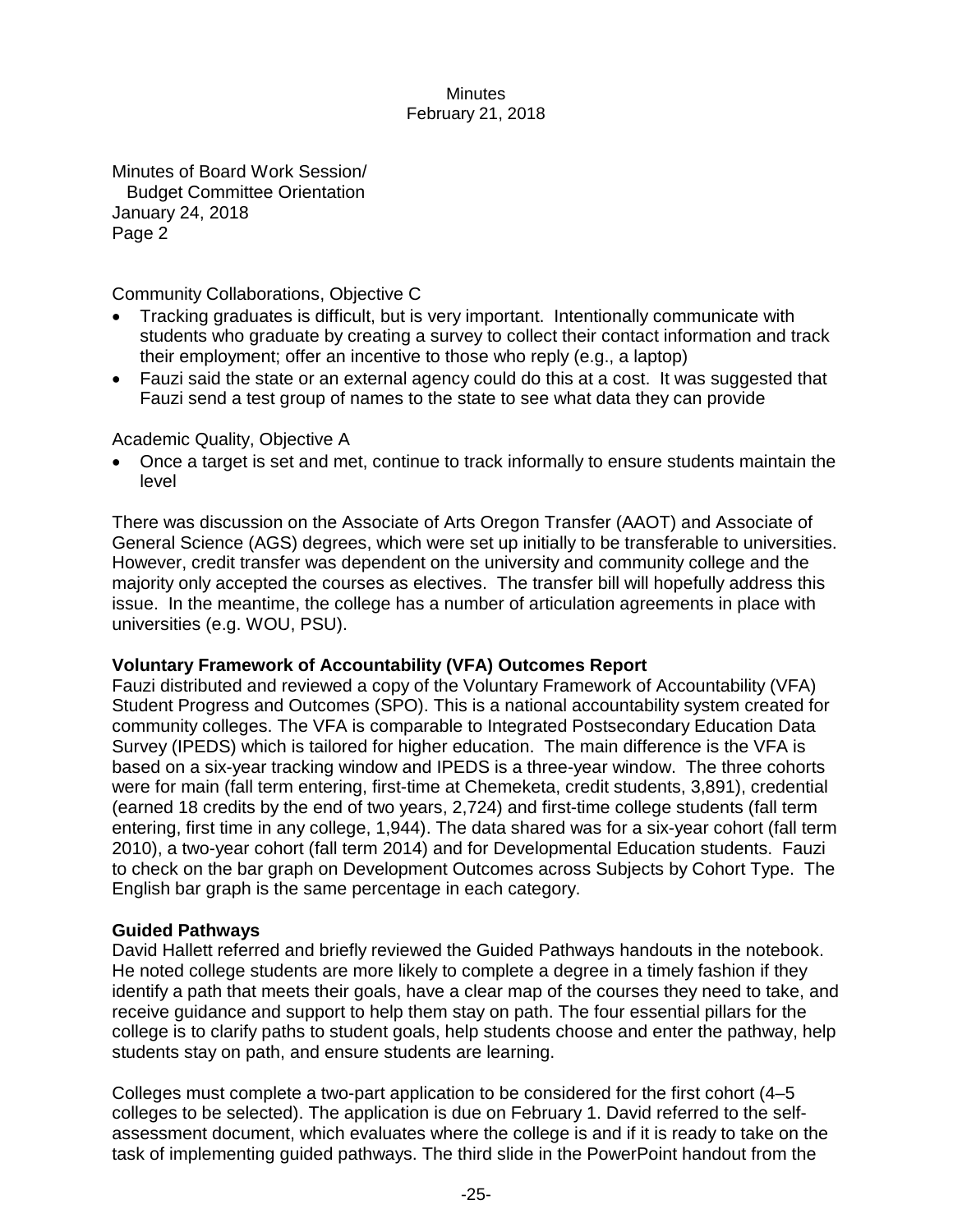Minutes of Board Work Session/ Budget Committee Orientation January 25, 2018 Page 3

November 30, 2017, OCCA Board meeting had a project timeline. A decision on which colleges will be in the next cohort should be made by mid-April. The new cohort will then send a team to a two-day Guided Pathways Institute on May 10–11. Work in Year 1 will be to identify meta majors and programs within those majors; Year 2 will be to develop the role of advisors as coaches. Ken asked if the board could see a copy of the Guided Pathways application in February. Julie said that should be doable.

## **Budget Update**

Julie Huckestein reported, as mentioned in her all-staff winter term update email, since the college is losing enrollment at a greater rate than other Oregon community colleges, Chemeketa's share of the state allocation will be reduced by \$1 million this biennium (2017–2019). Tuition revenue for this year is down compared to the budgeted amount of a 2 percent decline; enrollment was down 6 percent in fall term. As a result, Exec Team will be scrutinizing every position opening, looking at cost reductions in materials and services, and making significant changes in 2019–2020. Julie will send an email to board members who were not in attendance today, and will include board members who were in attendance.

## **EMSI Report**

EMSI reports were done for all Oregon community colleges. Julie briefly reviewed the fact sheet and executive summary for Chemeketa Community College in the notebook; a 68 page report is available if board members would like to see the full report. Jackie Franke said if this is shared with others, it would be nice if it said the report was created by an independent company.

### **Aspen Application**

A copy of the Aspen application was included in the notebook. It is a ten-year story of how the college addressed student success. Selection of the final ten colleges will be announced in April or May.

A break was taken at 12 noon for lunch with the Budget Committee members, followed by the afternoon Budget Overview session. The meeting reconvened at 12:35 pm.

**Budget Committee Members in Attendance:** Ray Beaty, Ed Dodson, Jackie Franke, Ken Hector, Ruth Hewett, Barbara Nelson, and Joe Van Meter.

Absent: Betsy Earls, Gustavo Gutierrez-Gomez, Neva Hutchinson, Don Patten, Ron Pittman, Mike Stewart, and Diane Watson.

**Guests:** Rich McDonald, Director, Business and Finance; and Miriam Scharer, Associate Vice President, CSSD/Financial Management.

Introductions were made.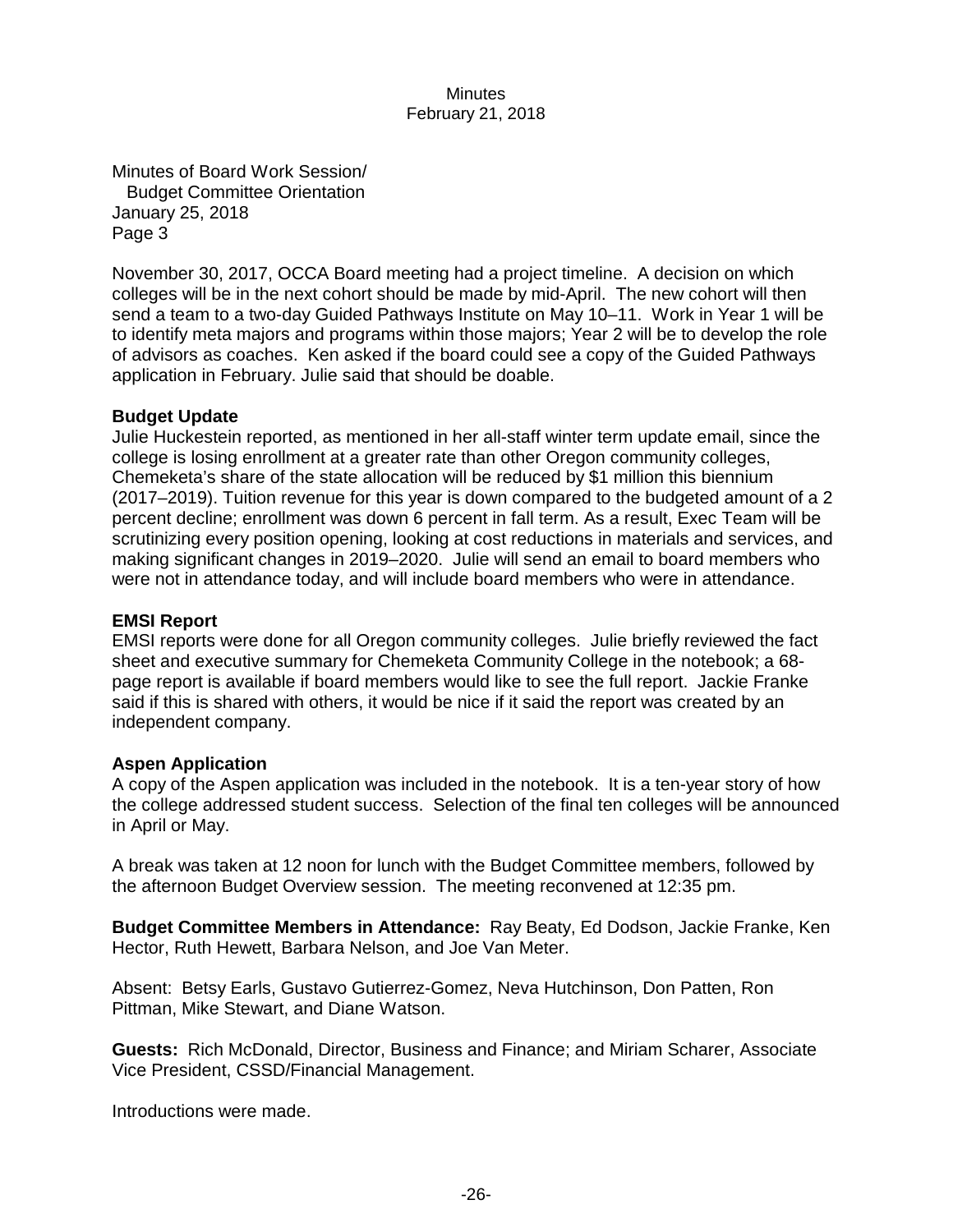Minutes of Board Work Session/ Budget Committee Orientation January 24, 2018 Page 4

## **Budget Process Overview**

Copies of the 2016–2017 Audit Report were distributed to budget committee members, and Miriam Scharer, associate vice president of Financial Management, highlighted a few sections of interest and noted that it was a clean audit with no findings.

Miriam referred to the Budget Process Overview handouts. She briefly reviewed the 2018–2019 Budget Calendar and noted the first budget meeting is on April 11, at 6 pm; the second budget meeting is on April 18, at 4:30 pm; and the optional budget meeting date is April 25.

The format of the Budget Principles and Financial Environment for the 2018–2019 Fiscal Year has changed slightly with the college mission, vision, values, and core themes listed in the beginning followed by the Financial Environment, which is broken down by Resources and Expenses. Miriam reviewed the factors under each. She noted the legislature has appropriated \$570 million to community colleges for the biennium, which was a 3.7 percent increase over the previous biennium.

The Proposed Student Tuition for 2017–2018 was shared publicly with the board last Wednesday, and a copy of the report was reviewed. In order to maintain current service levels and offset increases in costs, the college proposed the following tuition increase:

- Tuition increase of \$3 per credit for a total of \$87 per credit
- Universal fee increase (credit) of \$3 per credit for a total of \$18 per credit
- Universal fee increase (noncredit) of 10 cents per billing hour for a total of 40 cents per billing hour
- Out-of-state and international tuition increase of \$6 for a total of \$252

Chemeketa is the first college to make a tuition recommendation. It is anticipated that the other Oregon community colleges will raise tuition; however, even with this increase, the college most likely will still be in the lower third. A student forum on tuition will be held on February 15, at 1 pm in the Student Center.

Lastly, Miriam shared an update on negotiations. The faculty contract expired on June 30, 2017. The negotiation teams have been meeting and are close to reaching tentative agreements on all articles, economic and non-economic. The classified association is in the second year of the contract and has requested a reopener to look at equalizing the salary schedule.

Rich McDonald, director of Budget and Finance, referred to the Budget Process Overview packet of information that contained general financial planning and practices of the college. He briefly reviewed the general fund, ending fund balance, operating funds, other funds, revenue, expenditures, definition of funds, and a list of policies related to finance and budget.